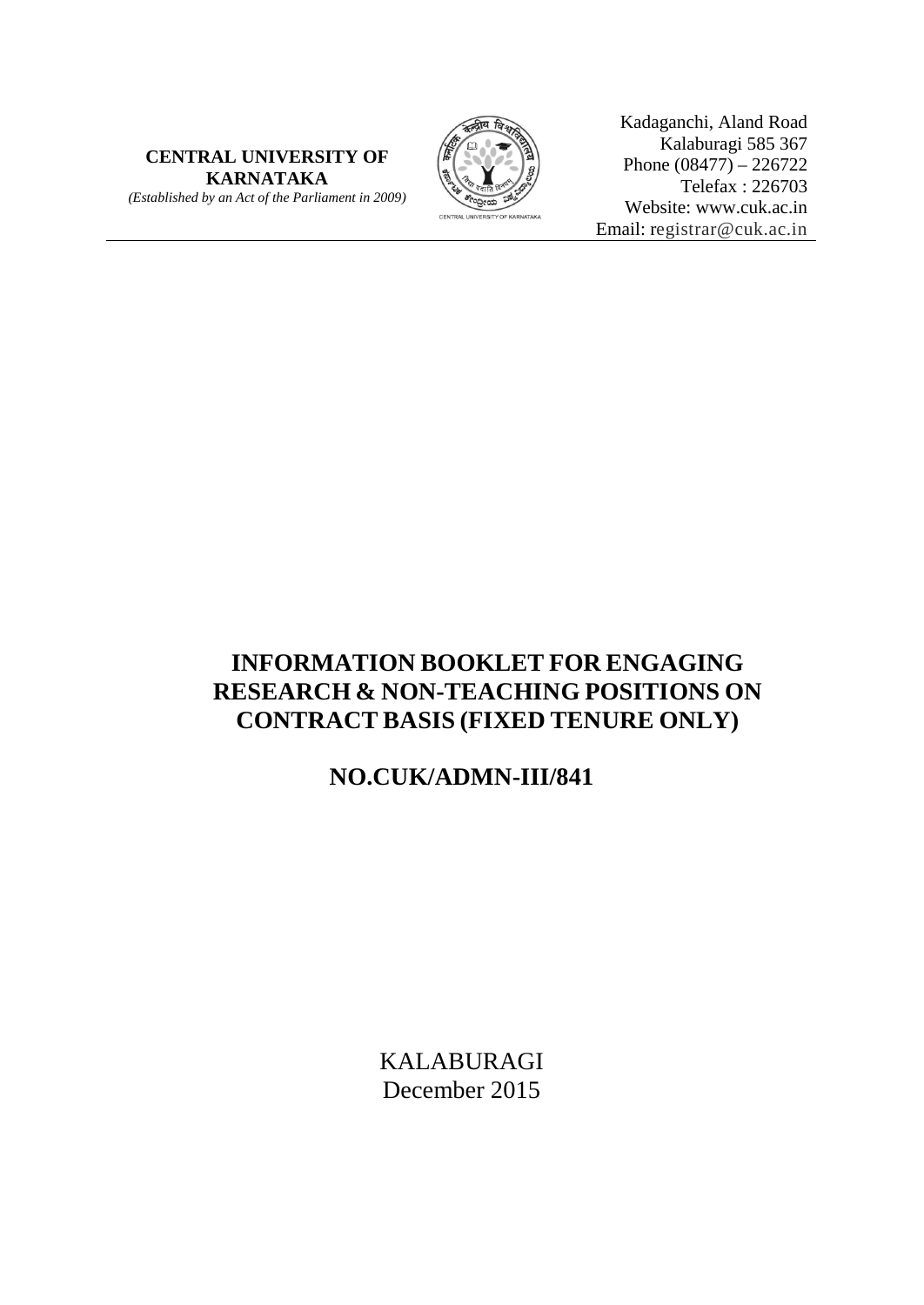The Central University of Karnataka invites applications from Indian Nationals for the following positions:-

| SI.<br>No. | Post                                                                                                   | <b>Honorarium</b>          | <b>No. of Posts</b> |
|------------|--------------------------------------------------------------------------------------------------------|----------------------------|---------------------|
| 1.         | <b>Senior Resource Person</b><br>(Tenure based up to one year, may be<br>extendable for two more year) | $Rs.30,000/- pm (Fixed)$   |                     |
| 2.         | Junior Resource Person<br>(Tenure based up to one year, may be<br>extendable for two more year)        | $Rs.20,000/- pm$ (Fixed)   | 06                  |
|            | Steno/PA to the Head<br>(Tenure based up to one year, may be<br>extendable for two more year)          | $Rs.10,000/-/- pm$ (Fixed) |                     |

**Centre for Endangered Languages (Tenure based)**

## **Senior Research Person: 01**

**Essential**—Master and doctoral degree in any of the areas mentioned below.

- Linguistics, Language Technology, Anthropology, Geography, Culture Studies (including Indigenous Studies), Language & Literature (English/any Indian language), Sociology, Education, Folklore, Tribal Studies, Mass Communication, Area Studies with minimum of 55% marks. Besides fulfilling the above qualifications, the candidate must have cleared the National Eligibility Test (NET) conducted by the UGC, similar test accredited by the UGC like SLET/SET.
- **Tenure of Appointment**: Tenure based up to one year, may be extendable for two more year.
- **Age limit :** 35 years.

**Desirable—**Experience in fieldwork, a native speaker/ proficiency in the major language spoken in a particular area with minimum essential qualification and training in computer operations.

## **Junior Research Person: 06**

- **Essential**—M.A./M.Phil./Ph.D. in Linguistics, Language Technology, Anthropology, Geography, Culture Studies (including Indigenous Studies), Language & Literature (English/any Indian language), Sociology, Education, Folklore, Tribal Studies, Mass Communication, Area Studies with minimum of 55% marks. Besides fulfilling the above qualifications, the candidate must have cleared the National Eligibility Test (NET) conducted by the UGC, similar test accredited by the UGC like SLET/SET.
- **Tenure of Appointment**: Tenure based up to one year, may be extendable for two more year.
- **Age limit:** 35 years.

**Desirable—**Experience in fieldwork, a native speaker/ proficiency in the major language spoken in a particular area with minimum essential qualification and training in computer operations.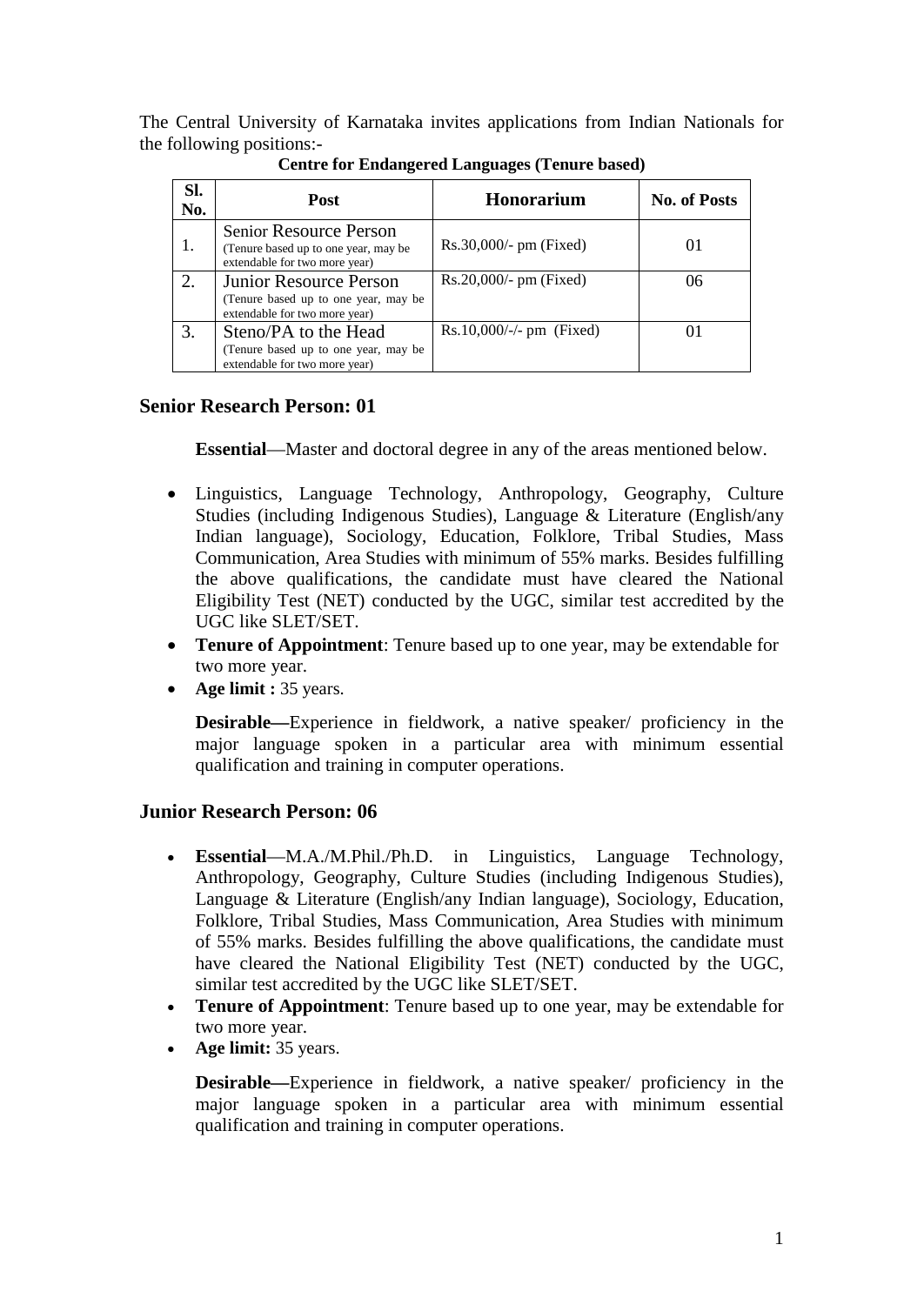#### **Steno/PA to the Head: 01**

#### **Minimum Qualifications:**

- A Bachelor's Degree with minimum of 50% marks from a recognized University.
- A typing speed of 30 w.p.m in English and Kannada.
- Pass in Kannada and English Stenography Jr. Examination.
- Good working knowledge of computer applications (English and Kannada)
- Age Not more than 30 years.
- Candidates with experience will be preferred.

### **GENERAL INFORMATION**

- 1. These positions are purely on contract and temporary.
- 2. The prescribed qualifications and experience are minimum and the mere fact that a candidate possesses the same will not entitle him/her for being called for interview. The University reserves the right to restrict the candidates to be called for interview to a reasonable number on the basis of qualifications and experience higher than the minimum prescribed, or by any other condition that may deem fit.
- 3. It would be open to the University to consider the names of suitable persons who may not have applied, but recommended by experts in their respective fields.
- 4. The statutory provision for relaxing of age, experience etc. prescribed in case of the candidates belonging to SC/ST/OBC/PH categories will be made applicable to them as per UGC / GOI norms in force at time of interview. Candidates are advised to check UGC website (www.ugc.ac.in) for updated information.
- 5. The number of vacancies indicated in this leaflet is tentative. The University reserves the right to increase/ decrease the number of posts, at the time of selection.
- 6. The University may offer lower post to a candidate who may have applied for a higher post in case suitable candidates are not available for the advertised posts.
- 7. University reserves the right not to fill up any of the vacancies advertised, if the circumstances so warranted.
- 8. Canvassing in any form on behalf of any candidate will disqualify such candidate.
- 9. In case of Steno/PA to the Head the selection will be made on the basis of candidates' performance in stenography test in English and Kannada, speed typing test in Kannada (Nudi) and English, including performance in the interview.
- 10. Only short listed candidates are called for attending the interview.
- 11. Candidates already in service should submit their applications through proper channel failing which the application is liable to be rejected.
- 12. Separate application should be submitted for each post.